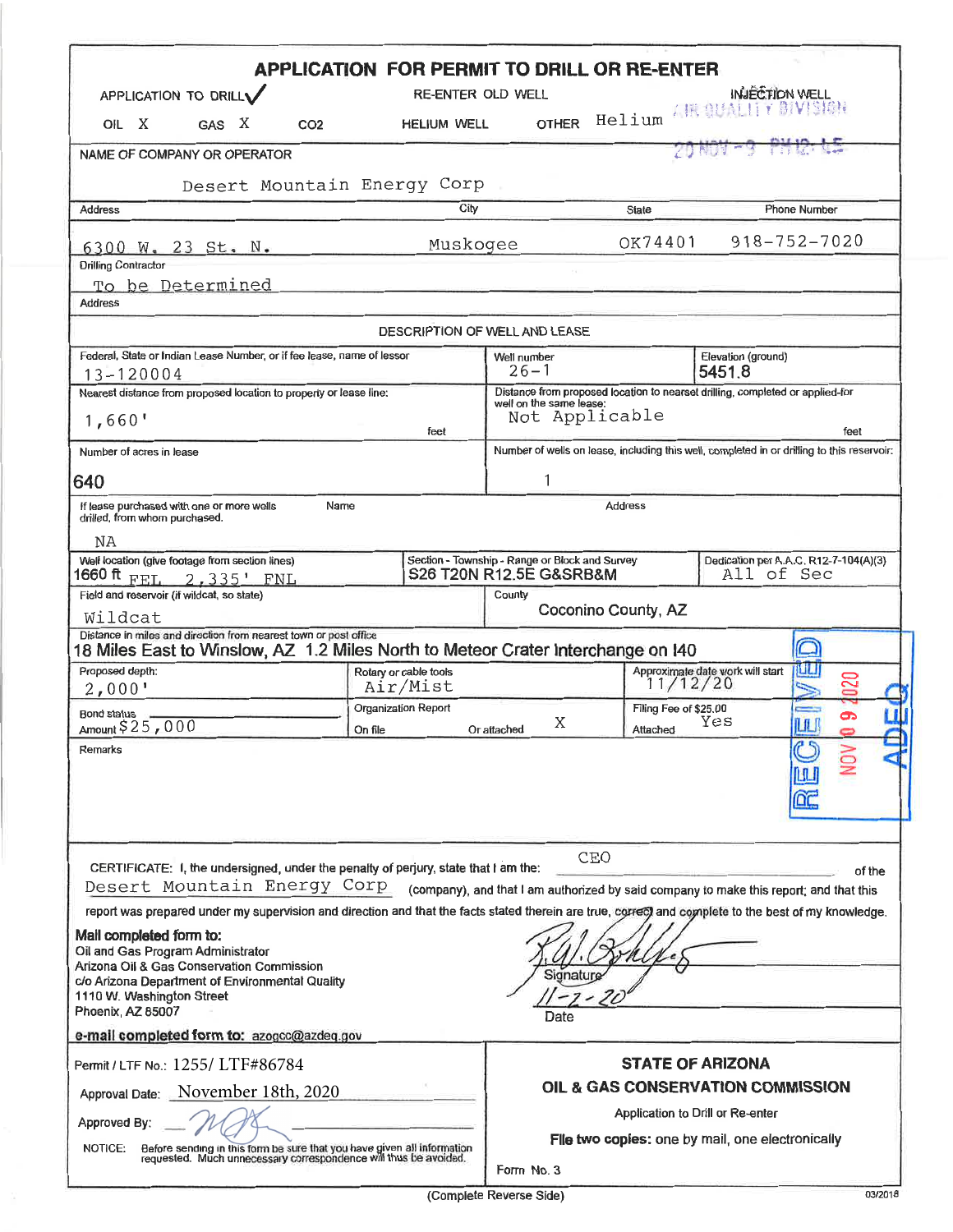- 1. Operator shall outline on the plat the acreage dedicated to the well in compliance with A.A.C. R12-7-107.
- 2. A registered surveyor shall show on the plat the location of the well and certify this information in the space provided.
- 3. ALL DISTANCES SHOWN ON THE PLAT MUST BE FROM THE OUTER BOUNDARIES OF THE SECTION.
- 4. Is the operator the only owner in the dedicated acreage outlined on the plat below? YES  $X$  NO \_\_\_\_\_\_
- 5. If the answer to question four is no, have the interests of all owners been consolidated by communitization agreement or otherwise? YES \_\_\_\_\_\_ NO \_\_\_\_\_ If answer is yes, give type of consolidation
- 6. If the answer to question four is no, list all the owners and their respective interests below:

| Owner<br>Desert Mountain Energy Corp                                   | <b>Land Description</b><br>In the SW1/4 NE1/4 S26 T20N R12.5E                                                                                                                                                                             |  |  |  |  |  |  |
|------------------------------------------------------------------------|-------------------------------------------------------------------------------------------------------------------------------------------------------------------------------------------------------------------------------------------|--|--|--|--|--|--|
| State 26-1                                                             |                                                                                                                                                                                                                                           |  |  |  |  |  |  |
|                                                                        | <b>CERTIFICATION</b>                                                                                                                                                                                                                      |  |  |  |  |  |  |
|                                                                        | I hereby certify that the information above<br>is true and complete to the best of my<br>knowledge and belief.<br>Name<br>W Rohlfing CEO<br>R<br>Position<br>CEO<br>, President<br>Company                                                |  |  |  |  |  |  |
| X                                                                      | Desert MountainEnergy<br>Date<br>$11 - 2 - 20$                                                                                                                                                                                            |  |  |  |  |  |  |
| WELL SITE: 35°05'29.277"N                                              | 111°02'14.775"W 5448.6                                                                                                                                                                                                                    |  |  |  |  |  |  |
|                                                                        | I hereby certify that the well location shown<br>on the plat was plotted from field notes of<br>actual surveys made by me or under my<br>supervision, and that the same is true and<br>correct to the best of my knowledge and<br>belief. |  |  |  |  |  |  |
|                                                                        | Date Surveyed<br>8/21/2020                                                                                                                                                                                                                |  |  |  |  |  |  |
|                                                                        | <b>Registered Land Surveyor</b>                                                                                                                                                                                                           |  |  |  |  |  |  |
|                                                                        | Alisa J. Templeton<br><b>MENT</b>                                                                                                                                                                                                         |  |  |  |  |  |  |
| 330<br>660<br>0<br>990<br>1320<br>1650<br>1980<br>2310<br>2640<br>2000 | 1500<br>1000<br>$\Omega$<br>500<br>Certificate No.<br>AZ RLS 26406                                                                                                                                                                        |  |  |  |  |  |  |
| <b>PROPOSED CASING PROGRAM</b>                                         |                                                                                                                                                                                                                                           |  |  |  |  |  |  |

| Size of Casing | Weight  | Grade & Type | Top | <b>Bottom</b> | <b>Cementing Depths</b> | Sacks Cement | Type |
|----------------|---------|--------------|-----|---------------|-------------------------|--------------|------|
| 711            | 23#     | $J-55$       | Sur | 500'          | $500'$ -Surface         | 150          | req  |
| 4.5"           | $1.6$ # |              | Sur | ,990'         | $,900'$ -Surf           | 80           | Prem |